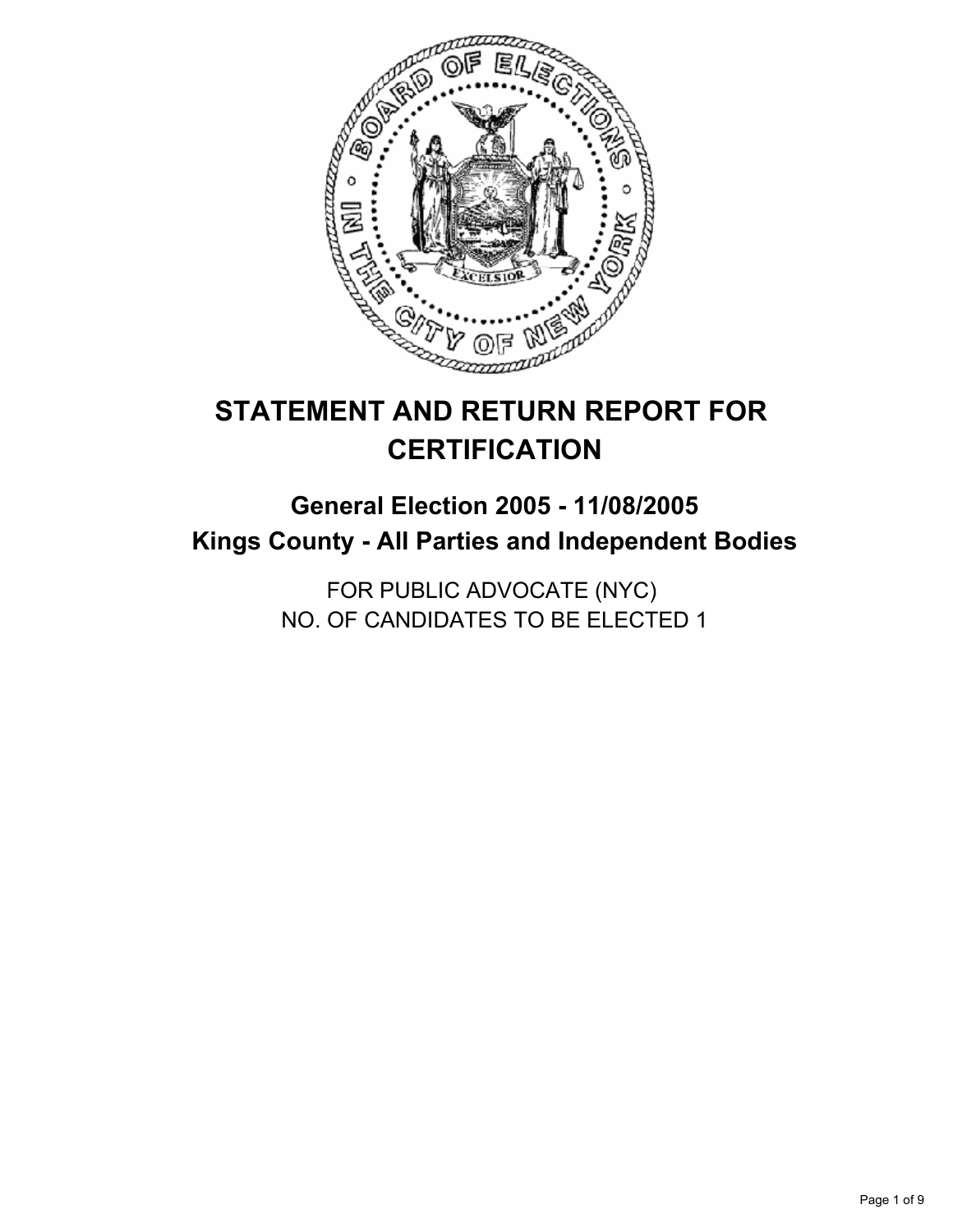

| PUBLIC COUNTER               | 18,124 |
|------------------------------|--------|
| <b>EMERGENCY</b>             | 10     |
| ABSENTEE/MILITARY            | 140    |
| AFFIDAVIT                    | 228    |
| <b>TOTAL BALLOTS</b>         | 18,502 |
| BETSY F GOTBAUM (DEMOCRATIC) | 10.731 |
| JAY GOLUB (CONSERVATIVE)     | 241    |
| JIM LESCZYNSKI (LIBERTARIAN) | 87     |
| BERNARD GOETZ (REBUILD)      | 136    |
| JIM LESCZYNSKI (WRITE-IN)    |        |
| <b>TOTAL VOTES</b>           | 11,196 |
| <b>UNRECORDED</b>            | 7.306  |

#### **ASSEMBLY DISTRICT 41**

| <b>PUBLIC COUNTER</b>        | 20,215 |
|------------------------------|--------|
| <b>EMERGENCY</b>             | 462    |
| ABSENTEE/MILITARY            | 377    |
| AFFIDAVIT                    | 191    |
| <b>TOTAL BALLOTS</b>         | 21,245 |
| BETSY F GOTBAUM (DEMOCRATIC) | 11,458 |
| JAY GOLUB (CONSERVATIVE)     | 858    |
| JIM LESCZYNSKI (LIBERTARIAN) | 172    |
| BERNARD GOETZ (REBUILD)      | 282    |
| RALPH E. HULUCKI (WRITE-IN)  |        |
| <b>TOTAL VOTES</b>           | 12,771 |
| <b>UNRECORDED</b>            | 8,474  |

| PUBLIC COUNTER               | 13,955 |
|------------------------------|--------|
| <b>EMERGENCY</b>             | 33     |
| ABSENTEE/MILITARY            | 212    |
| AFFIDAVIT                    | 141    |
| <b>TOTAL BALLOTS</b>         | 14,341 |
| BETSY F GOTBAUM (DEMOCRATIC) | 8,643  |
| JAY GOLUB (CONSERVATIVE)     | 357    |
| JIM LESCZYNSKI (LIBERTARIAN) | 127    |
| BERNARD GOETZ (REBUILD)      | 158    |
| <b>TOTAL VOTES</b>           | 9,285  |
| <b>UNRECORDED</b>            | 5,056  |
|                              |        |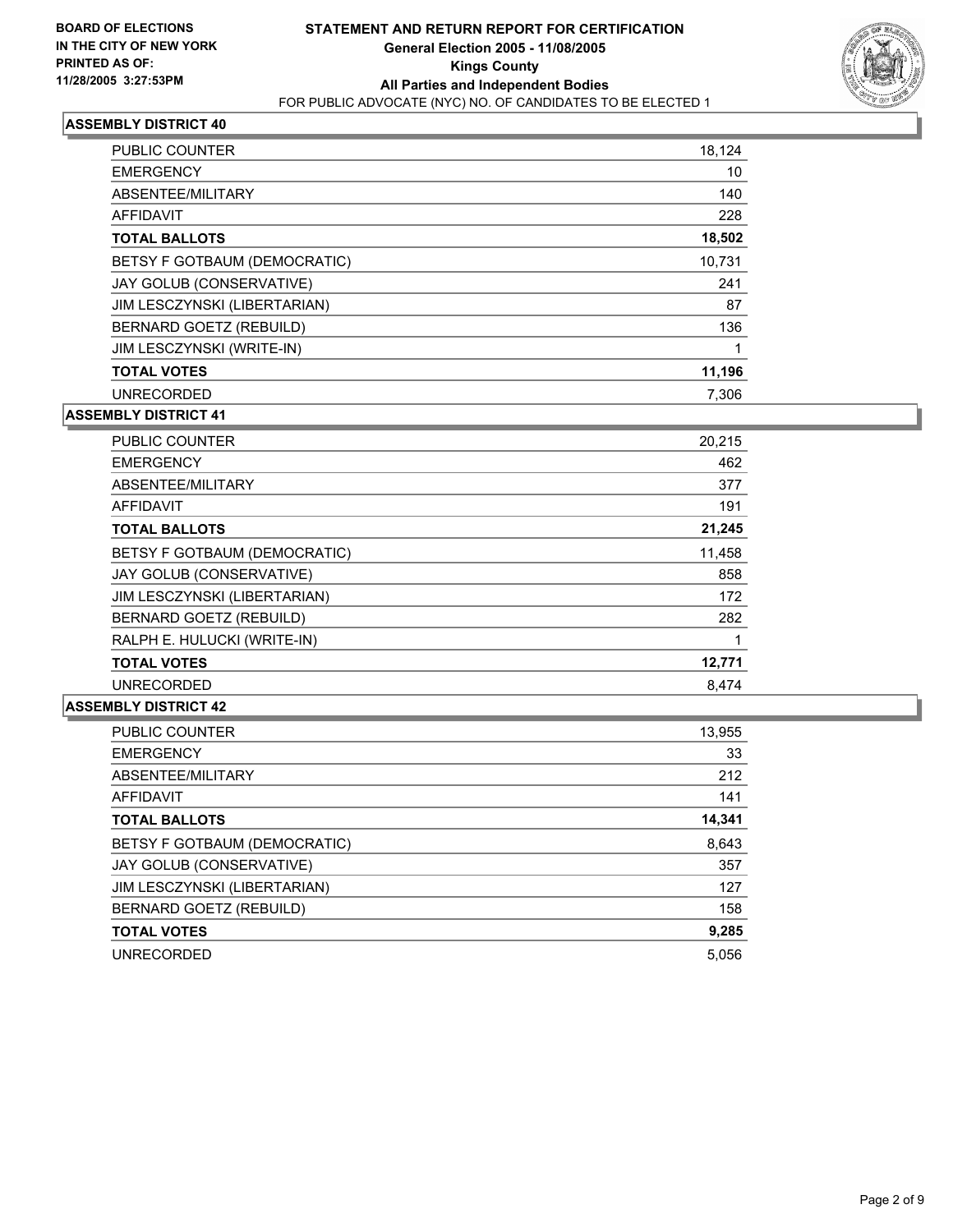

| <b>PUBLIC COUNTER</b>        | 17,055 |  |
|------------------------------|--------|--|
| <b>EMERGENCY</b>             | 95     |  |
| ABSENTEE/MILITARY            | 297    |  |
| <b>AFFIDAVIT</b>             | 187    |  |
| <b>TOTAL BALLOTS</b>         | 17,634 |  |
| BETSY F GOTBAUM (DEMOCRATIC) | 11,227 |  |
| JAY GOLUB (CONSERVATIVE)     | 276    |  |
| JIM LESCZYNSKI (LIBERTARIAN) | 98     |  |
| BERNARD GOETZ (REBUILD)      | 129    |  |
| <b>TOTAL VOTES</b>           | 11,730 |  |
| <b>UNRECORDED</b>            | 5.904  |  |

## **ASSEMBLY DISTRICT 44**

| <b>PUBLIC COUNTER</b>             | 20,003 |
|-----------------------------------|--------|
| <b>EMERGENCY</b>                  | 82     |
| ABSENTEE/MILITARY                 | 346    |
| <b>AFFIDAVIT</b>                  | 256    |
| <b>TOTAL BALLOTS</b>              | 20,687 |
| BETSY F GOTBAUM (DEMOCRATIC)      | 11,577 |
| JAY GOLUB (CONSERVATIVE)          | 915    |
| JIM LESCZYNSKI (LIBERTARIAN)      | 411    |
| BERNARD GOETZ (REBUILD)           | 392    |
| <b>GENE RUSSIANOFF (WRITE-IN)</b> |        |
| NORMAN SIEGEL (WRITE-IN)          | 4      |
| <b>TOTAL VOTES</b>                | 13,300 |
| <b>UNRECORDED</b>                 | 7,387  |

| PUBLIC COUNTER               | 17,119 |
|------------------------------|--------|
| <b>EMERGENCY</b>             | 45     |
| ABSENTEE/MILITARY            | 396    |
| AFFIDAVIT                    | 137    |
| <b>TOTAL BALLOTS</b>         | 17,697 |
| BETSY F GOTBAUM (DEMOCRATIC) | 7,848  |
| JAY GOLUB (CONSERVATIVE)     | 873    |
| JIM LESCZYNSKI (LIBERTARIAN) | 207    |
| BERNARD GOETZ (REBUILD)      | 235    |
| NORMAN SIEGEL (WRITE-IN)     |        |
| <b>TOTAL VOTES</b>           | 9,164  |
| <b>UNRECORDED</b>            | 8.533  |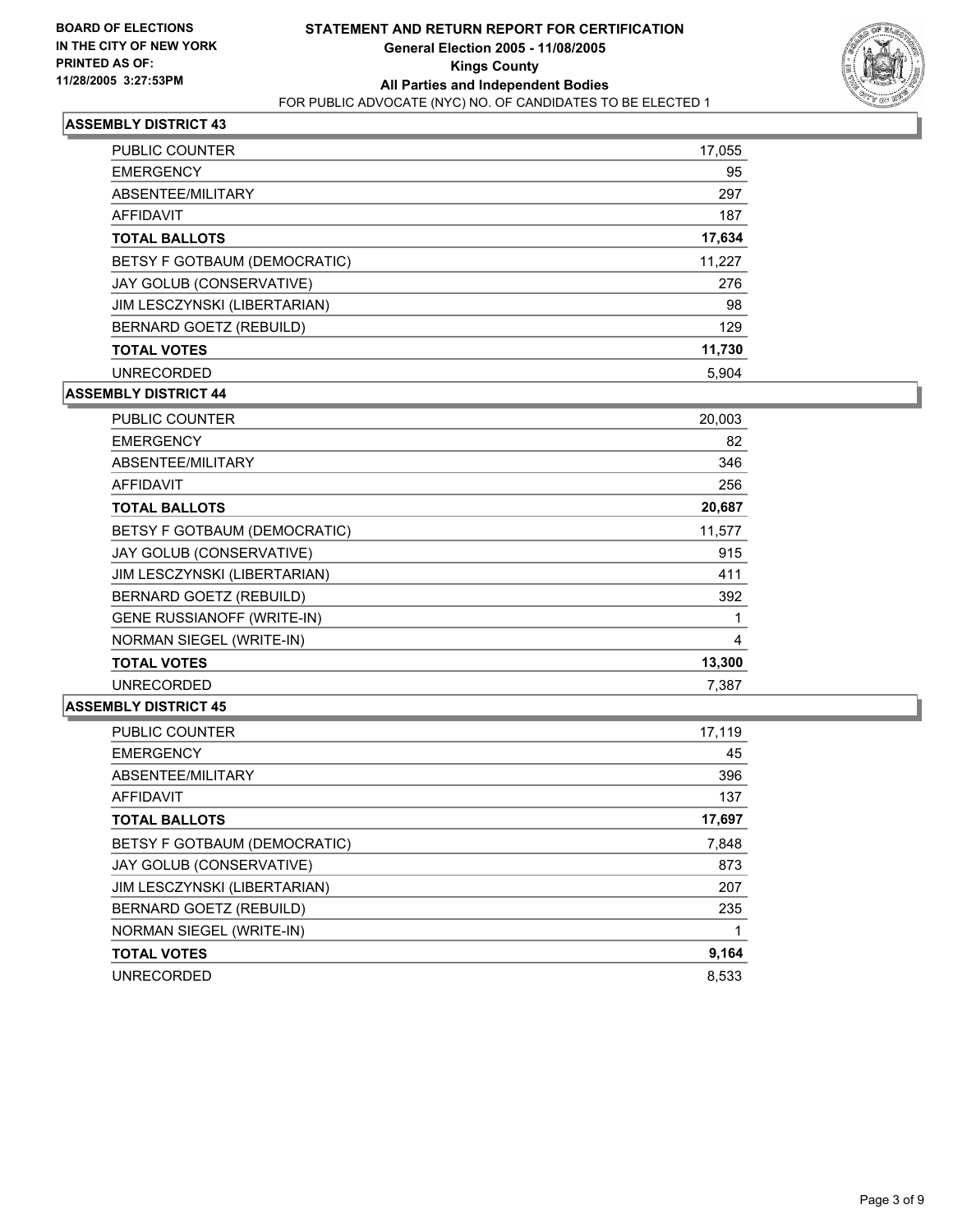

| PUBLIC COUNTER               | 19,975 |  |
|------------------------------|--------|--|
| <b>EMERGENCY</b>             | 10     |  |
| ABSENTEE/MILITARY            | 516    |  |
| AFFIDAVIT                    | 236    |  |
| <b>TOTAL BALLOTS</b>         | 20,737 |  |
| BETSY F GOTBAUM (DEMOCRATIC) | 8,790  |  |
| JAY GOLUB (CONSERVATIVE)     | 812    |  |
| JIM LESCZYNSKI (LIBERTARIAN) | 233    |  |
| BERNARD GOETZ (REBUILD)      | 259    |  |
| <b>TOTAL VOTES</b>           | 10,094 |  |
| <b>UNRECORDED</b>            | 10.643 |  |

## **ASSEMBLY DISTRICT 47**

| <b>PUBLIC COUNTER</b>        | 14,708 |  |
|------------------------------|--------|--|
| <b>EMERGENCY</b>             | 5      |  |
| ABSENTEE/MILITARY            | 365    |  |
| AFFIDAVIT                    | 117    |  |
| <b>TOTAL BALLOTS</b>         | 15,195 |  |
| BETSY F GOTBAUM (DEMOCRATIC) | 5,988  |  |
| JAY GOLUB (CONSERVATIVE)     | 601    |  |
| JIM LESCZYNSKI (LIBERTARIAN) | 170    |  |
| BERNARD GOETZ (REBUILD)      | 145    |  |
| NORMAN SIEGEL (WRITE-IN)     |        |  |
| <b>TOTAL VOTES</b>           | 6,905  |  |
| <b>UNRECORDED</b>            | 8.290  |  |

| <b>PUBLIC COUNTER</b>        | 16,235 |
|------------------------------|--------|
| <b>EMERGENCY</b>             | 145    |
| ABSENTEE/MILITARY            | 293    |
| AFFIDAVIT                    | 115    |
| <b>TOTAL BALLOTS</b>         | 16,788 |
| BETSY F GOTBAUM (DEMOCRATIC) | 6,181  |
| JAY GOLUB (CONSERVATIVE)     | 919    |
| JIM LESCZYNSKI (LIBERTARIAN) | 160    |
| BERNARD GOETZ (REBUILD)      | 211    |
| ALAN POPPER (WRITE-IN)       |        |
| NORMAN SIEGEL (WRITE-IN)     |        |
| <b>TOTAL VOTES</b>           | 7,473  |
| <b>UNRECORDED</b>            | 9.315  |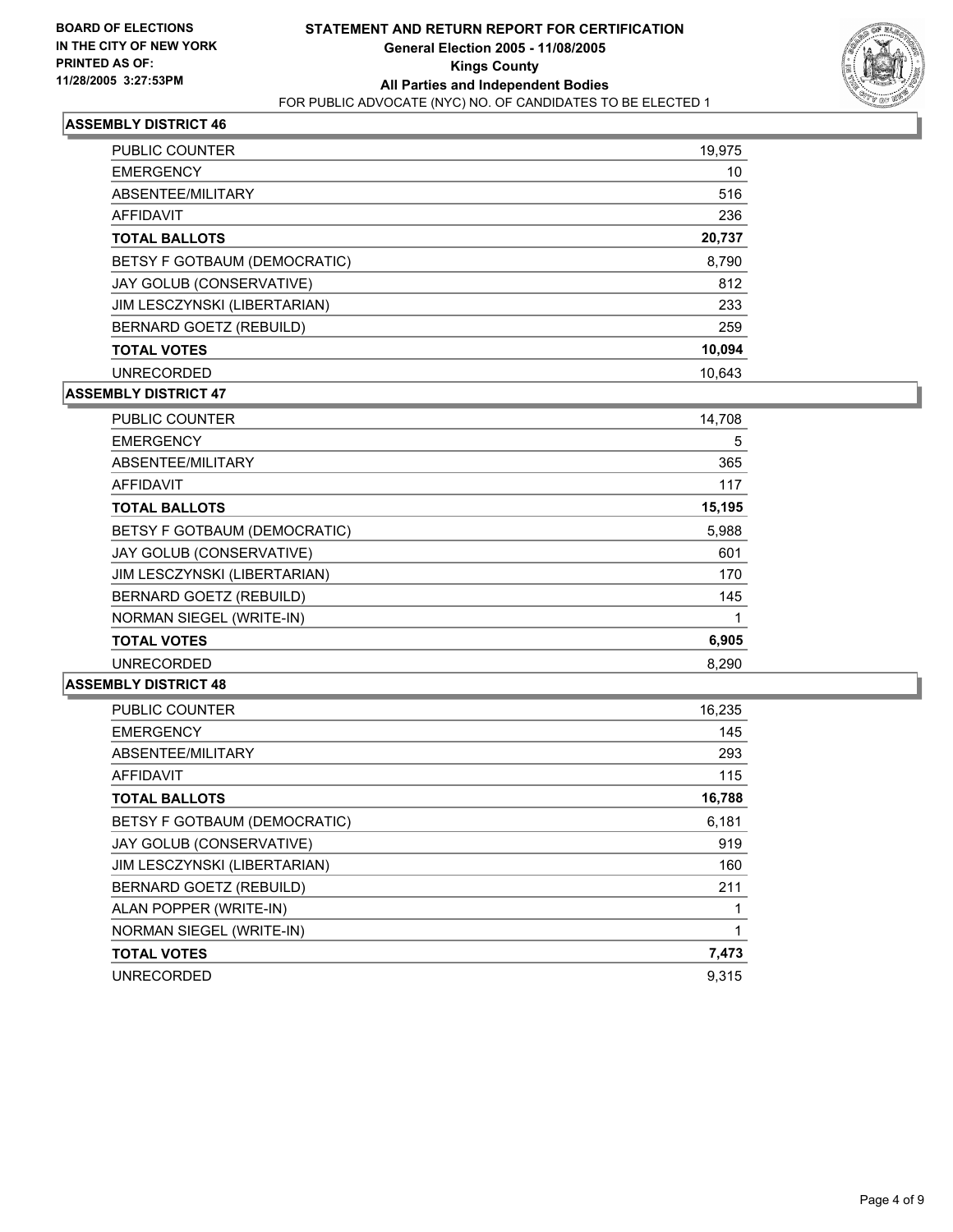

| PUBLIC COUNTER               | 13,831 |
|------------------------------|--------|
| <b>EMERGENCY</b>             | 120    |
| ABSENTEE/MILITARY            | 221    |
| AFFIDAVIT                    | 116    |
| <b>TOTAL BALLOTS</b>         | 14,288 |
| BETSY F GOTBAUM (DEMOCRATIC) | 4,956  |
| JAY GOLUB (CONSERVATIVE)     | 722    |
| JIM LESCZYNSKI (LIBERTARIAN) | 193    |
| BERNARD GOETZ (REBUILD)      | 116    |
| <b>TOTAL VOTES</b>           | 5,987  |
| <b>UNRECORDED</b>            | 8.301  |

## **ASSEMBLY DISTRICT 50**

| <b>PUBLIC COUNTER</b>        | 18,096 |
|------------------------------|--------|
| <b>EMERGENCY</b>             | 168    |
| ABSENTEE/MILITARY            | 190    |
| <b>AFFIDAVIT</b>             | 312    |
| <b>TOTAL BALLOTS</b>         | 18,766 |
| BETSY F GOTBAUM (DEMOCRATIC) | 11,533 |
| JAY GOLUB (CONSERVATIVE)     | 378    |
| JIM LESCZYNSKI (LIBERTARIAN) | 415    |
| BERNARD GOETZ (REBUILD)      | 265    |
| ABE HIRSCHFELD (WRITE-IN)    |        |
| LEWANNE JONES (WRITE-IN)     |        |
| NORMAN SIEGEL (WRITE-IN)     | 11     |
| <b>TOTAL VOTES</b>           | 12,604 |
| <b>UNRECORDED</b>            | 6,162  |

| <b>PUBLIC COUNTER</b>        | 12,167 |
|------------------------------|--------|
| <b>EMERGENCY</b>             | 131    |
| ABSENTEE/MILITARY            | 154    |
| <b>AFFIDAVIT</b>             | 184    |
| <b>TOTAL BALLOTS</b>         | 12,636 |
| BETSY F GOTBAUM (DEMOCRATIC) | 6,113  |
| JAY GOLUB (CONSERVATIVE)     | 341    |
| JIM LESCZYNSKI (LIBERTARIAN) | 152    |
| BERNARD GOETZ (REBUILD)      | 126    |
| <b>MARK GREEN (WRITE-IN)</b> |        |
| NORMAN SIEGEL (WRITE-IN)     | 2      |
| <b>TOTAL VOTES</b>           | 6,735  |
| <b>UNRECORDED</b>            | 5.901  |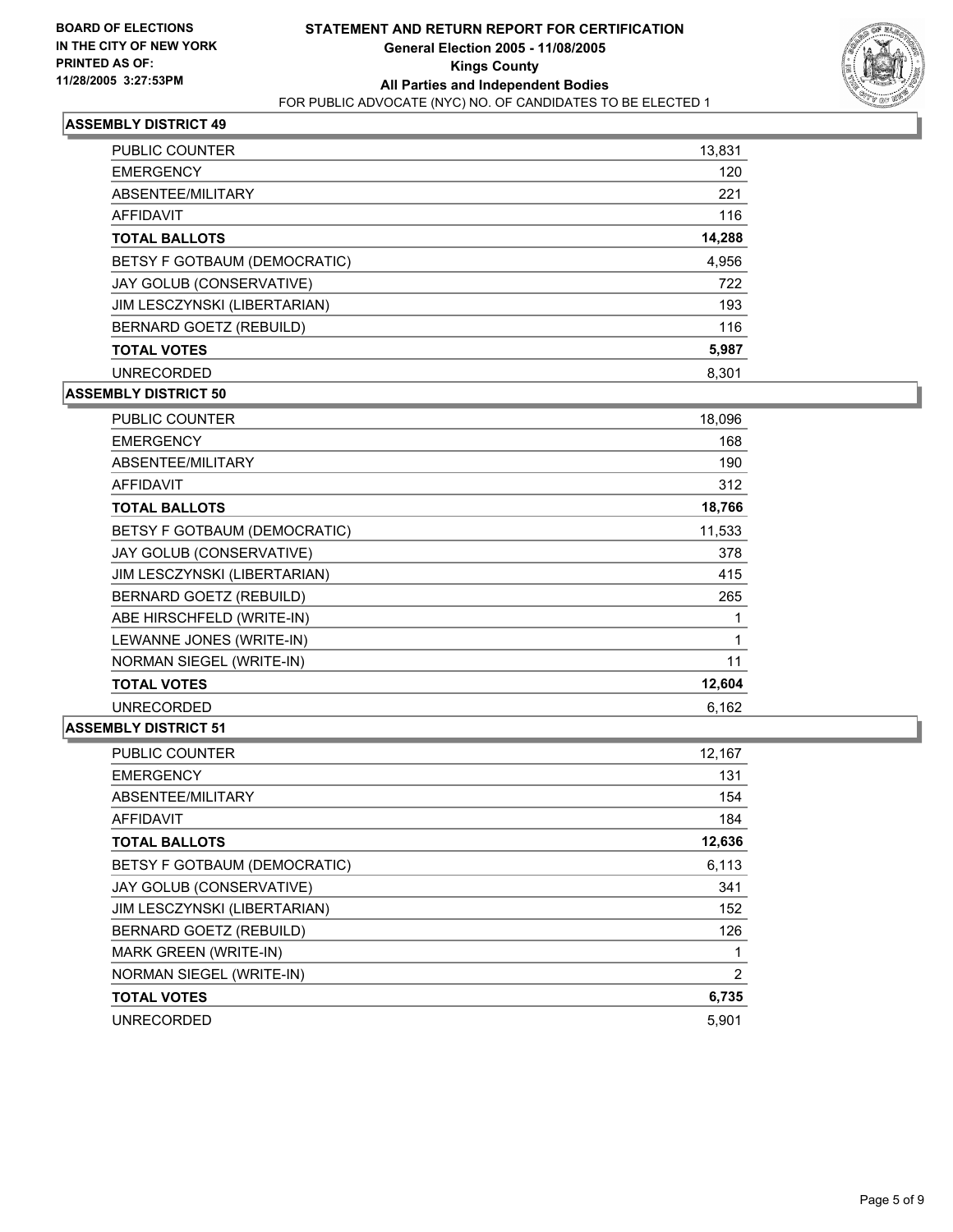

| <b>PUBLIC COUNTER</b>            | 28,519 |
|----------------------------------|--------|
| <b>EMERGENCY</b>                 | 170    |
| ABSENTEE/MILITARY                | 598    |
| <b>AFFIDAVIT</b>                 | 425    |
| <b>TOTAL BALLOTS</b>             | 29,712 |
| BETSY F GOTBAUM (DEMOCRATIC)     | 19,753 |
| JAY GOLUB (CONSERVATIVE)         | 920    |
| JIM LESCZYNSKI (LIBERTARIAN)     | 899    |
| BERNARD GOETZ (REBUILD)          | 617    |
| DEIRDRE A. SCHIFELING (WRITE-IN) |        |
| JOY CHATEL (WRITE-IN)            |        |
| MARK GREEN (WRITE-IN)            |        |
| NORMAN SIEGEL (WRITE-IN)         | 41     |
| <b>TOTAL VOTES</b>               | 22,233 |
| <b>UNRECORDED</b>                | 7,479  |

## **ASSEMBLY DISTRICT 53**

| <b>PUBLIC COUNTER</b>        | 17,113 |
|------------------------------|--------|
| <b>EMERGENCY</b>             | 31     |
| ABSENTEE/MILITARY            | 144    |
| <b>AFFIDAVIT</b>             | 278    |
| <b>TOTAL BALLOTS</b>         | 17,566 |
| BETSY F GOTBAUM (DEMOCRATIC) | 9.034  |
| JAY GOLUB (CONSERVATIVE)     | 216    |
| JIM LESCZYNSKI (LIBERTARIAN) | 213    |
| BERNARD GOETZ (REBUILD)      | 186    |
| HARRY SIEGEL (WRITE-IN)      |        |
| NORMAN SIEGEL (WRITE-IN)     | 10     |
| <b>TOTAL VOTES</b>           | 9,660  |
| <b>UNRECORDED</b>            | 7,906  |

| <b>PUBLIC COUNTER</b>        | 13,166 |  |
|------------------------------|--------|--|
| <b>EMERGENCY</b>             | 42     |  |
| ABSENTEE/MILITARY            | 79     |  |
| AFFIDAVIT                    | 220    |  |
| <b>TOTAL BALLOTS</b>         | 13,507 |  |
| BETSY F GOTBAUM (DEMOCRATIC) | 7,446  |  |
| JAY GOLUB (CONSERVATIVE)     | 170    |  |
| JIM LESCZYNSKI (LIBERTARIAN) | 94     |  |
| BERNARD GOETZ (REBUILD)      | 130    |  |
| NORMAN SIEGEL (WRITE-IN)     |        |  |
| <b>TOTAL VOTES</b>           | 7,841  |  |
| <b>UNRECORDED</b>            | 5,666  |  |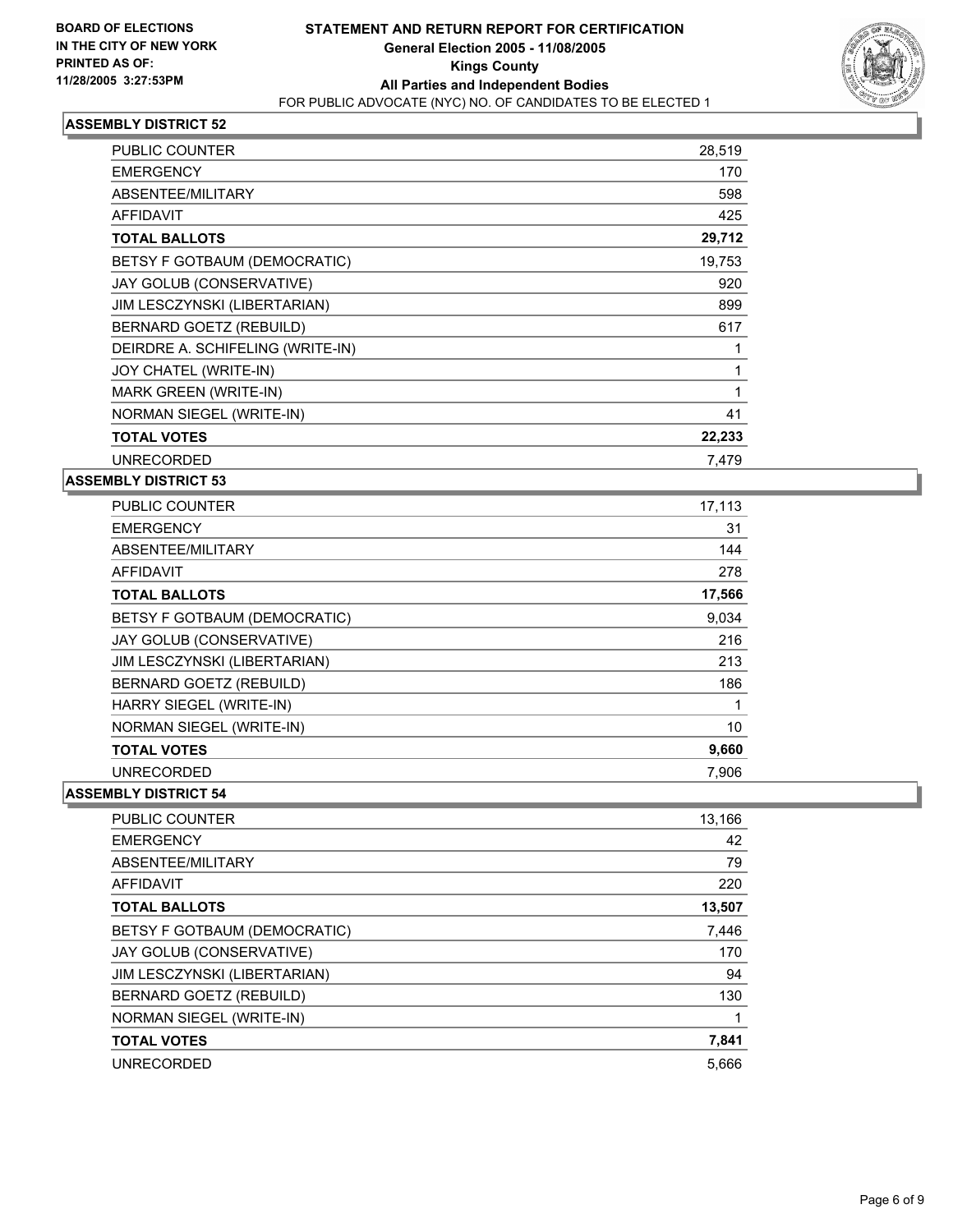

| PUBLIC COUNTER               | 14,435 |
|------------------------------|--------|
| <b>EMERGENCY</b>             | 54     |
| ABSENTEE/MILITARY            | 177    |
| AFFIDAVIT                    | 166    |
| <b>TOTAL BALLOTS</b>         | 14,832 |
| BETSY F GOTBAUM (DEMOCRATIC) | 8,675  |
| JAY GOLUB (CONSERVATIVE)     | 181    |
| JIM LESCZYNSKI (LIBERTARIAN) | 78     |
| BERNARD GOETZ (REBUILD)      | 134    |
| <b>TOTAL VOTES</b>           | 9,068  |
| <b>UNRECORDED</b>            | 5.764  |

## **ASSEMBLY DISTRICT 56**

| <b>PUBLIC COUNTER</b>        | 16,655 |
|------------------------------|--------|
| <b>EMERGENCY</b>             | 21     |
| ABSENTEE/MILITARY            | 227    |
| <b>AFFIDAVIT</b>             | 219    |
| <b>TOTAL BALLOTS</b>         | 17,122 |
| BETSY F GOTBAUM (DEMOCRATIC) | 10,596 |
| JAY GOLUB (CONSERVATIVE)     | 205    |
| JIM LESCZYNSKI (LIBERTARIAN) | 103    |
| BERNARD GOETZ (REBUILD)      | 205    |
| AL SHARPTON (WRITE-IN)       |        |
| <b>TOTAL VOTES</b>           | 11,110 |
| <b>UNRECORDED</b>            | 6.012  |

| <b>PUBLIC COUNTER</b>        | 20,375 |
|------------------------------|--------|
| <b>EMERGENCY</b>             | 27     |
| ABSENTEE/MILITARY            | 305    |
| <b>AFFIDAVIT</b>             | 273    |
| <b>TOTAL BALLOTS</b>         | 20,980 |
| BETSY F GOTBAUM (DEMOCRATIC) | 13,482 |
| JAY GOLUB (CONSERVATIVE)     | 324    |
| JIM LESCZYNSKI (LIBERTARIAN) | 343    |
| BERNARD GOETZ (REBUILD)      | 329    |
| D. GOLDSTEIN (WRITE-IN)      |        |
| NORMAN SIEGEL (WRITE-IN)     | 18     |
| <b>TOTAL VOTES</b>           | 14,497 |
| <b>UNRECORDED</b>            | 6.483  |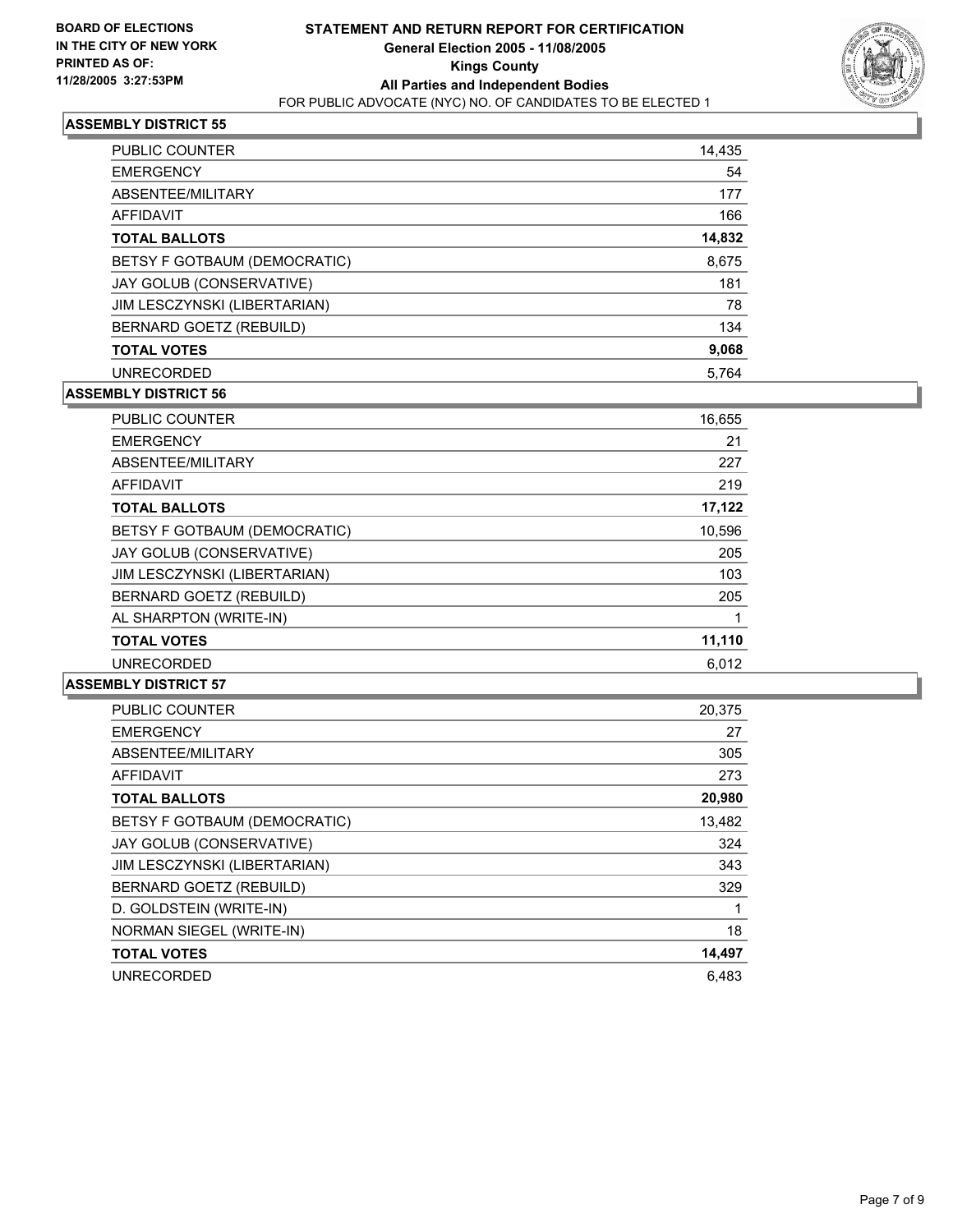

| <b>PUBLIC COUNTER</b>        | 15,883 |
|------------------------------|--------|
| <b>EMERGENCY</b>             | 68     |
| ABSENTEE/MILITARY            | 323    |
| <b>AFFIDAVIT</b>             | 165    |
| <b>TOTAL BALLOTS</b>         | 16,439 |
| BETSY F GOTBAUM (DEMOCRATIC) | 10,313 |
| JAY GOLUB (CONSERVATIVE)     | 221    |
| JIM LESCZYNSKI (LIBERTARIAN) | 62     |
| BERNARD GOETZ (REBUILD)      | 121    |
| <b>TOTAL VOTES</b>           | 10,717 |
| <b>UNRECORDED</b>            | 5,722  |

## **ASSEMBLY DISTRICT 59**

| <b>PUBLIC COUNTER</b>        | 19,208 |
|------------------------------|--------|
| <b>EMERGENCY</b>             | 60     |
| ABSENTEE/MILITARY            | 319    |
| <b>AFFIDAVIT</b>             | 185    |
| <b>TOTAL BALLOTS</b>         | 19,772 |
| BETSY F GOTBAUM (DEMOCRATIC) | 9,966  |
| JAY GOLUB (CONSERVATIVE)     | 837    |
| JIM LESCZYNSKI (LIBERTARIAN) | 174    |
| BERNARD GOETZ (REBUILD)      | 288    |
| NORMAN SIEGEL (WRITE-IN)     |        |
| <b>TOTAL VOTES</b>           | 11,266 |
| <b>UNRECORDED</b>            | 8.506  |

| <b>PUBLIC COUNTER</b>        | 8,545 |
|------------------------------|-------|
| <b>EMERGENCY</b>             | 398   |
| ABSENTEE/MILITARY            | 197   |
| <b>AFFIDAVIT</b>             | 85    |
| <b>TOTAL BALLOTS</b>         | 9,225 |
| BETSY F GOTBAUM (DEMOCRATIC) | 3,593 |
| JAY GOLUB (CONSERVATIVE)     | 774   |
| JIM LESCZYNSKI (LIBERTARIAN) | 178   |
| BERNARD GOETZ (REBUILD)      | 167   |
| NORMAN SIEGEL (WRITE-IN)     | 2     |
| <b>TOTAL VOTES</b>           | 4,714 |
| <b>UNRECORDED</b>            | 4,511 |